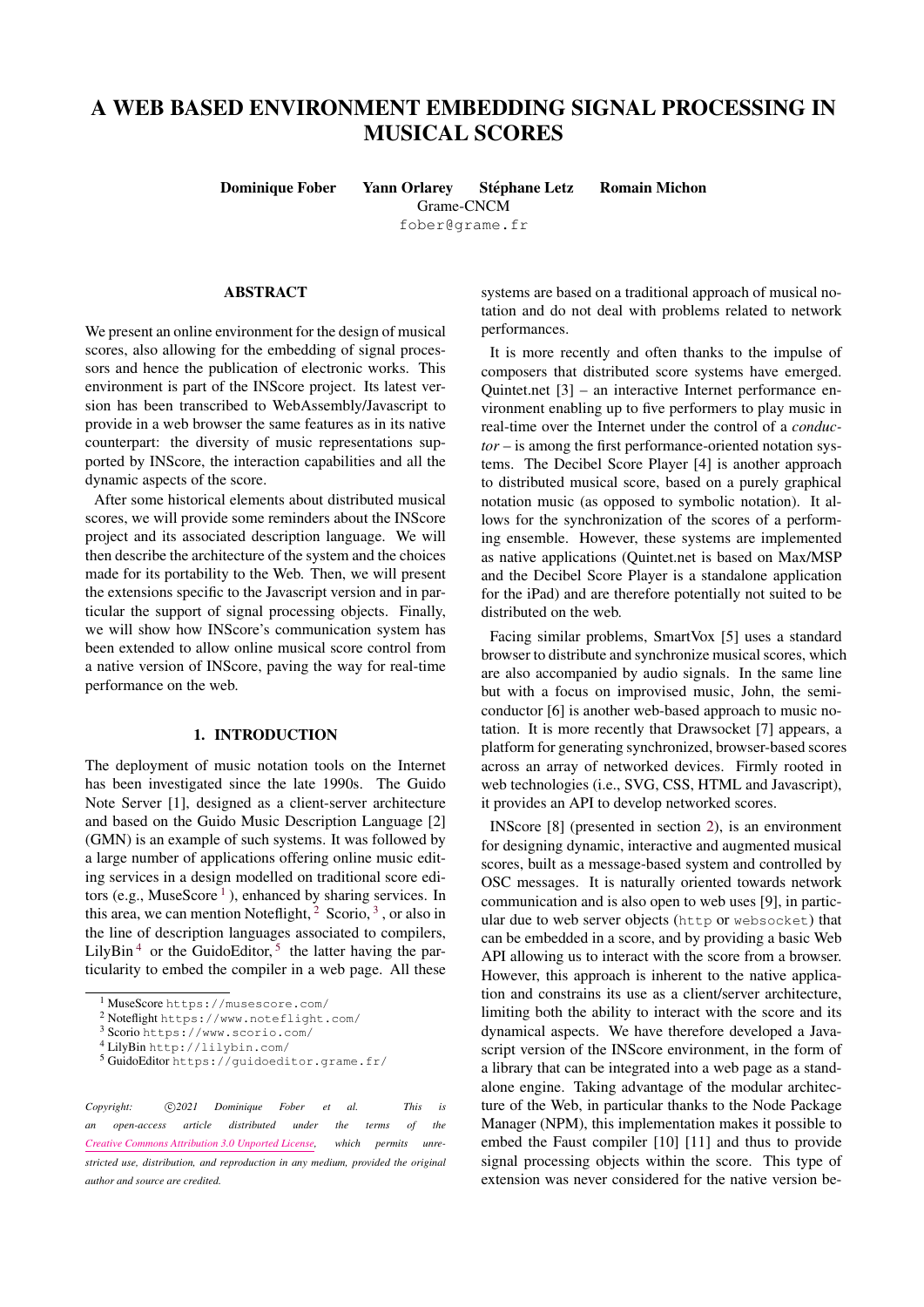cause we considered that collaboration of specialized applications was a flexible model to implement. It is indeed possible to use INScore with Max/MSP as well as with SuperCollider or any other audio application, as long as it can communicate via OSC. The equivalent model of the Web lies rather in the aggregation of components.

Finally, a simple extension of the existing communication scheme has been designed to allow a web score to be controlled from the native version of INScore.

The next section is a quick review of INScore's approach to music representation. The following sections will detail the more technical aspects of the implementation for the web, the integration of Faust objects and the extension of the communication scheme, before concluding with the new perspectives offered by this environment and future works.

# 2. INSCORE ENVIRONMENT

<span id="page-1-0"></span>INScore is an environment for the design of augmented, dynamic, and interactive musical scores [\[12\]](#page-5-8). It is the result of numerous research works dealing in particular with the extension of music notation to arbitrary graphical objects, time synchronization in the graphic space [\[13\]](#page-5-9), dynamic and interactive scores [\[14\]](#page-5-10), performance representation [\[15\]](#page-5-11), and the extension of the score to network dimensions [\[16\]](#page-5-12). The design of a score is based on a specific scripting language and therefore also addresses the field of programming languages for the description of music [\[17\]](#page-5-13).

# 2.1 Extended Scores

INScore allows you to extend symbolic notation practices, or even replace it, with arbitrary graphical objects: images, text, vector graphics, and videos. All these objects, including symbolic notation, have the same status as musical objects and an identical temporal dimension (i.e., date, duration and tempo). This homogeneity makes it possible to synchronize them in arbitrary combinations.

#### 2.2 Representing the Time of Heterogeneous Objects

INScore takes advantage of the homogenous temporal dimension of the score objects to provide what we call *time synchronisation in the graphical space*, making it possible to represent the temporal relationships between objects using a synchronization mechanism. If we imagine that each pixel of an object carries a date (computed from the date and duration of the object) the synchronization system potentially makes it possible to graphically align all the pixels of two or more objects carrying the same date. The design of a cursor positioned at the current date of a score is achieved with a simple synchronization command. But above all, it becomes possible to reason in the temporal space and therefore in a metaphor close to musical thought, the rendering engine automatically *translate* the temporal dimensions in the graphic space.

## 2.3 Dynamic and Interactive Scores

The notion of *tempo* is an integral part of the temporal dimension of objects. By default, this tempo is set to zero: the object is motionless in time. When the tempo value is not zero, the object then moves in time at the speed specified by its tempo. Associated with the synchronization system, the use of the tempo allows you to create dynamic scores, whose form and content can evolve autonomously in time.

An interaction system complements these dynamic aspects. The time of a score, conceived as musical time, relative to a tempo, can also be *event based*, i.e. relative to asynchronuous events, which can be programmed in an arbitrary way. Among these events are the classic user interfaces events (such as mouse clicks, for example) but also *temporal* events, whose occurrence depends on the flow of time. Each object of the score is therefore capable of monitoring arbitrary events, including in the time domain: each event is associated with a set of messages that will be triggered at each occurrence of the event. These messages, expressed in INScore's scripting language, potentially allow the re-programming of all or part of the musical score.

#### 2.4 The Network Dimensions of the Musical Score

INScore was originally designed to be driven by Open Sound Control (OSC) messages. It is therefore particularly suited to networks and the exchange of messages between INScore scores are native features. A simple *message forwarding* system, allows a score to control a set of other scores distributed over a local network, or to build a distributed music system on a client/server model [\[18\]](#page-5-14).

As mentioned before, a score can also embed a web server [\[9\]](#page-5-5), making it available from the Internet and providing control from a browser. On the other hand, the objects of a score can refer to resources distributed over the Internet, similarly to a browser that can aggregate content from different websites.

#### 2.5 INScore Scripting Language

A score is described in a specific scripting language consisting of a textual form of OSC messages, extended with variables, control primitives, as well as symbolic score composition primitives. The following script is used to concisely describe the score in Figure [1:](#page-2-0)

```
/ITL/scene/title set txt "This is my first score !";
/ITL/scene/title scale 3;
/ITL/scene/title y -0.6;
/ITL/scene/title fontFamily Zapfino;
/ITL/scene/frame set rect 1.5 0.5;
/ITL/scene/frame color 230 230 230;
/ITL/scene/score set gmn '[ \meter<"4/4"> \key<-1> a f
q \nctext{ } q \text{ a } f ]';
/ITL/scene/score scale 0.6;
```
In fact, the above script mixes two languages: the INScore language whose general form is '/address parameters...', and the Guido language [\[2\]](#page-4-1) which is used to specify the content of the score element.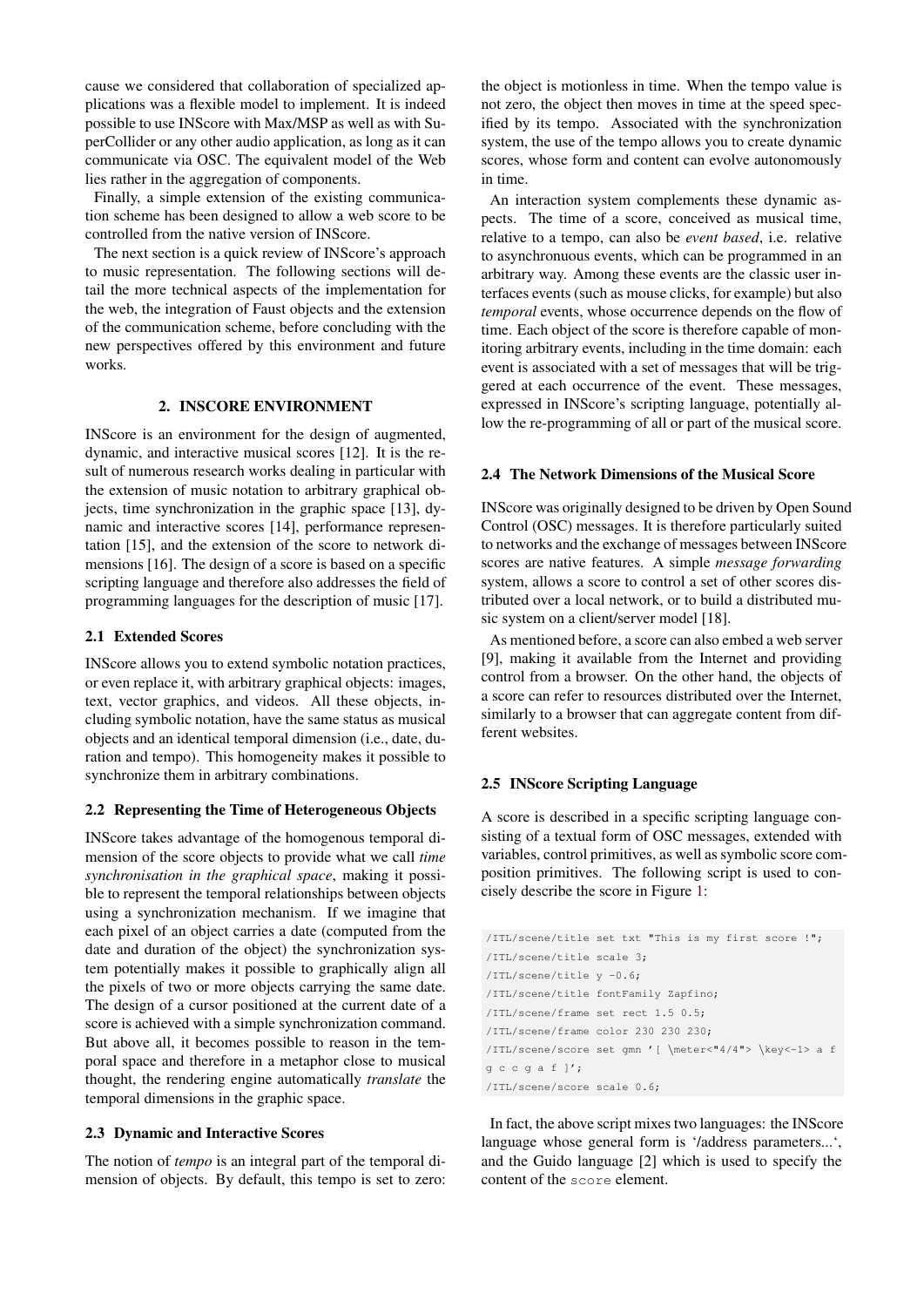<span id="page-2-0"></span>

Figure 1. A simple score, described in a few lines.

## 3. INSCORE WEB ARCHITECTURE

INScore is based on a Model View Controller [MVC] architecture: the Model is an abstract description of the musical score, it includes all the properties of the elements which are organized in a tree, in a strictly similar way to their OSC address. The View is a graphical representation of the Model. The controller takes input messages, decodes them to modify the Model and when necessary, activates the refresh of the View at regular time intervals (every 10ms by default). This architecture was used to differentiate the method of handling the Model and the View in the Web implementation.

#### 3.1 INScore Model as a WebAssembly Library

Mozilla developers have started the Emscripten compiler project [\[19\]](#page-5-15) on the Internet using the LLVM technology. It initially allowed for the generation, from C/C++ sources, of a statically-compilable and garbage-collection-free typed subset of Javascript named asm.js. This first approach has demonstrated that near-native-code-performances could be achieved on the Web. Asm.js has been followed by We-bAssembly <sup>[6](#page-2-1)</sup> [WASM], a new efficient low-level programming language for in-browser client-side scripting, faster than the previous approach.

The existing INScore Model, developed in C++, was compiled with Emscripten to produce a WASM library. As a result, the native and the Web versions share the "main" of the code, which greatly minimises the maintenance of both platforms.

#### 3.2 INScore View as DOM Based Javascript Library

INScore View has been developed using Typescript,  $7\alpha$  $7\alpha$ language which builds on JavaScript, by adding static type definitions, allowing the TypeScript compiler to validate that code is working correctly. It is compiled as a Javascript library.

The View implementation is entirely based on the Doc-ument Object Model [DOM] as defined by the W3C.<sup>[8](#page-2-3)</sup> It creates HTML elements on the fly and makes an extensive use of SVG. Most of the score objects properties are translated into style attributes (as defined by CSS).

#### 3.3 INScore Controller

The controller lies in both the WASM and Javascript libraries as shown in Figure [2.](#page-2-4) Actually, the only input of the INScore engine are text messages (unlike the native version which also accepts OSC messages). These messages can result from user actions or come from the network (see section [5.3\)](#page-4-3). They are first parsed and then passed on to the objects of the Model.

<span id="page-2-4"></span>

Figure 2. INScore Controller design. Input is collected from user action or received from the web to be passed to the WASM part of the controller. On changes, an update of the View is triggered and the View query the Model to synchronize.

## 4. SIGNAL PROCESSING EXTENSION

<span id="page-2-8"></span>INScore Web can optionally embed the Faust compiler to provide signal processing objects within the score. Faust [\[10\]](#page-5-6) is a functional, synchronous, domain-specific programming language working at the sample level, designed for real-time audio signal processing and synthesis. Faust programs can be efficiently compiled to a variety of target programming languages, from C++ to WebAssembly.

The Faust compiler is available as a WASM library [\[20\]](#page-5-16) available as a NPM package<sup>[9](#page-2-5)</sup> including a Javascript library providing a high level API to transform DSP code into a Web AudioNode. [10](#page-2-6)

The type of a Faust object is faust and its set method (see Figure [3\)](#page-2-7) takes DSP code as an argument. It is graphically represented by a browsable block diagram. Faust audio nodes can be instantiated as monophonic or polyphonic nodes, thus the set method takes an optional number of voices as illustrated below. When present (and even if equal to 1), a polyphonic Faust audio node is created.

<span id="page-2-7"></span>

Figure 3. set method of Faust objects.

The following code creates a monophonic object named

<span id="page-2-1"></span><sup>6</sup> WebAssembly <https://webassembly.org/>

<span id="page-2-2"></span><sup>7</sup> Typescript <https://www.typescriptlang.org/>

<span id="page-2-3"></span><sup>8</sup> DOM [Specification](https://www.w3.org/TR/2000/WD-DOM-Level-1-20000929/DOM.pdf)

<span id="page-2-5"></span><sup>&</sup>lt;sup>9</sup> [Faust NPM package](https://www.npmjs.com/package/@grame/libfaust)

<span id="page-2-6"></span><sup>&</sup>lt;sup>10</sup> [The Web Audio API](https://developer.mozilla.org/en-US/docs/Web/API/Web_Audio_API)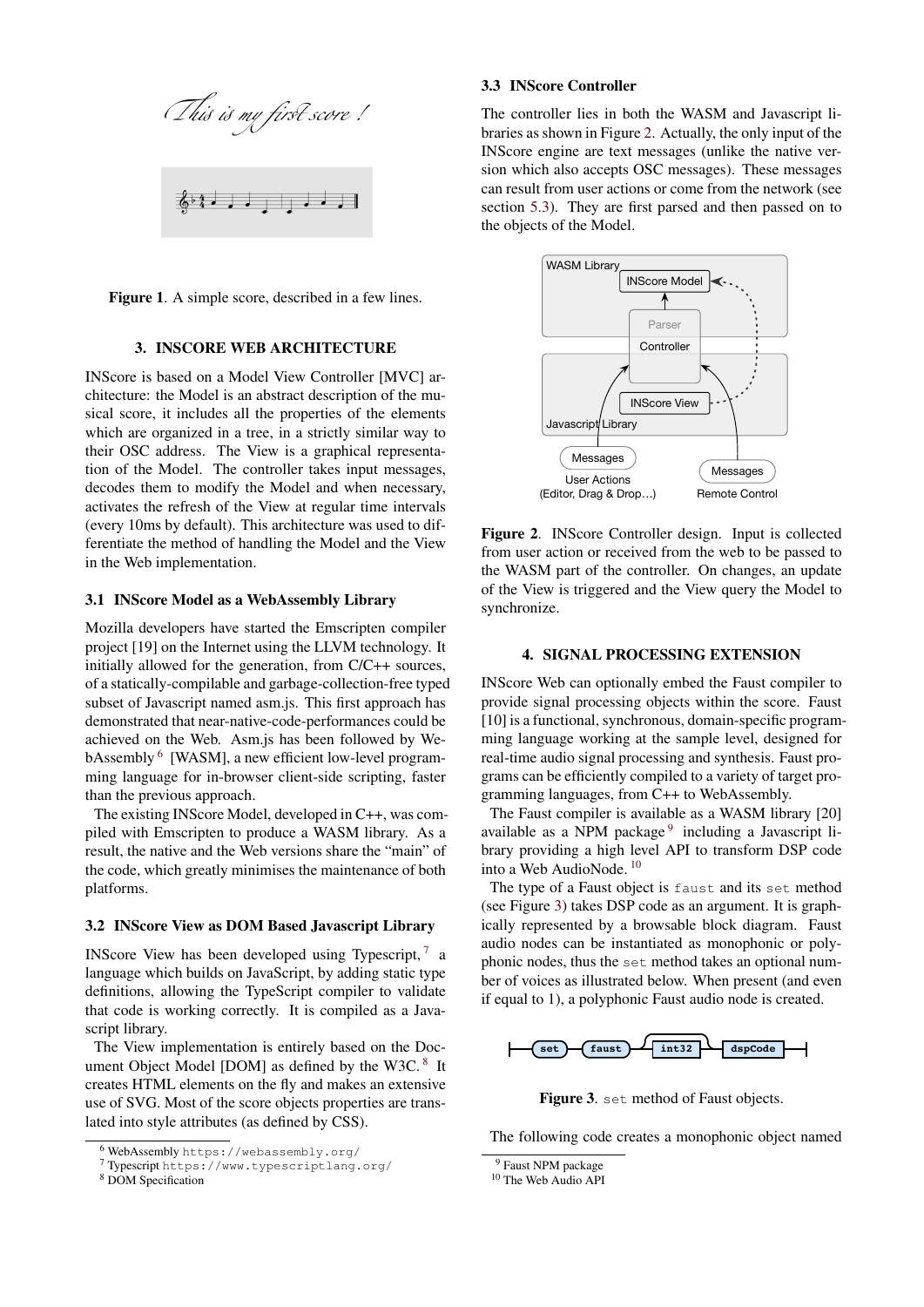karplus using the Faust physical modeling library, that is a ready-to-use, MIDI-enabled Karplus-Strong string with built-in UI.

```
/ITL/scene/karplus set faust
        'import("stdfaust.lib");
        process = pm.ks ui MIDI';
```
# 4.1 Faust Objects Methods

Faust objects carry all the properties common to INScore objects, including their temporal dimension. Their specific methods are the following:

- play: start or stop sound processing. Takes a boolean value ([01]) as an argument.

The next methods are only supported by polyphonic objects:

- keyOn, keyOff: similar to MIDI key on/off messages. Takes a MIDI channel, a pitch, and a velocity as arguments.
- allNotesOff: similar to MIDI all notes off message.

Faust objects support also specific query (get) methods, corresponding to read-only properties:

- in, out: gives the number of input and output signals of the Faust object.
- paths: gives the interface to the Faust object UI (as defined by the DSP code).

Paths returned by the path query are used internally to dynamically generate the address space of the Faust object (see section [4.2\)](#page-3-0), providing control over the Faust node parameters.

## <span id="page-3-0"></span>4.2 Faust Objects Address Space

Faust provides user interface primitives allowing for an abstract description of a user interface within the Faust code. This description is independent from any GUI toolkits/frameworks and it's the *architecture files'* [\[21\]](#page-5-17) responsibility to instantiate this abstract description. In INScore, this abstract description is instantiated in the address space of the Faust object. Let's consider the following query addressed to the karplus object as defined by the example in section [4.](#page-2-8)

/ITL/scene/karplus get paths;

The INScore engine returns a list of UI elements as follows:

/karplus/params/freq hslider freq 440.0 50.0 1000.0 0.01; /karplus/params/bend hslider bend 0.0 -2.0 2.0 0.01; /karplus/params/damping hslider damping 0.01 0.0 1.0 0.01; etc.

where the general form of an element is a sequence of

address: the address of a Faust audio node parameter. type: the type of the UI element (ignored by INScore).

name: the name of the UI element (ignored by INScore).

default: the default value of the parameter.

min: the minimum value of the parameter.

max: the maximum value of the parameter.

step: the step of values (ignored by INScore).

The address field is used to expand the address space of the Faust object so that for the object

/ITL/scene/karplus

the addresses

/ITL/scene/karplus/karplus/params/freq /ITL/scene/karplus/karplus/params/bend etc.

become valid addresses taking a float value as an argument, that is passed to the Faust audio node to set the corresponding parameter value.

# 5. WEB COMMUNICATION

#### 5.1 Server Side

INScore provides a *fowarding* mechanism [\[16\]](#page-5-12) that can be used to distribute scores over a local network. The general form of the forward message is illustrated in Figure [4.](#page-3-1) It can be addressed to the application or to the scene level. It takes a list of destinations as argument or can be used with no argument to stop forwarding. A destination host is specified similarly to a url, by IP number or by host name, followed by a port number. A filtering mechanism is also provided to select the messages to be forwarded. This mecha-

<span id="page-3-1"></span>

Figure 4. The forward message.

nism was basically designed to transmit OSC messages on UPD sockets. It has been extended for the native INScore application, to support different protocols, namely Websockets and HTTP. The new form of the forward message is illustrated in Figure [5.](#page-3-2)

<span id="page-3-2"></span>

Figure 5. The extended forward message.

osc:// ws:// and http:// refer respectively to the OSC protocol, to Websockets and to HTTP. For compatibility reasons, the original form is preserved and implies the OSC protocol.

The OSC protocol runs over UDP and thus is connectionless, this is not the case for Websockets and HTTP that run over TCP. Currently and whether for Websockets or HTTP, the INScore server ignores the host name and accepts all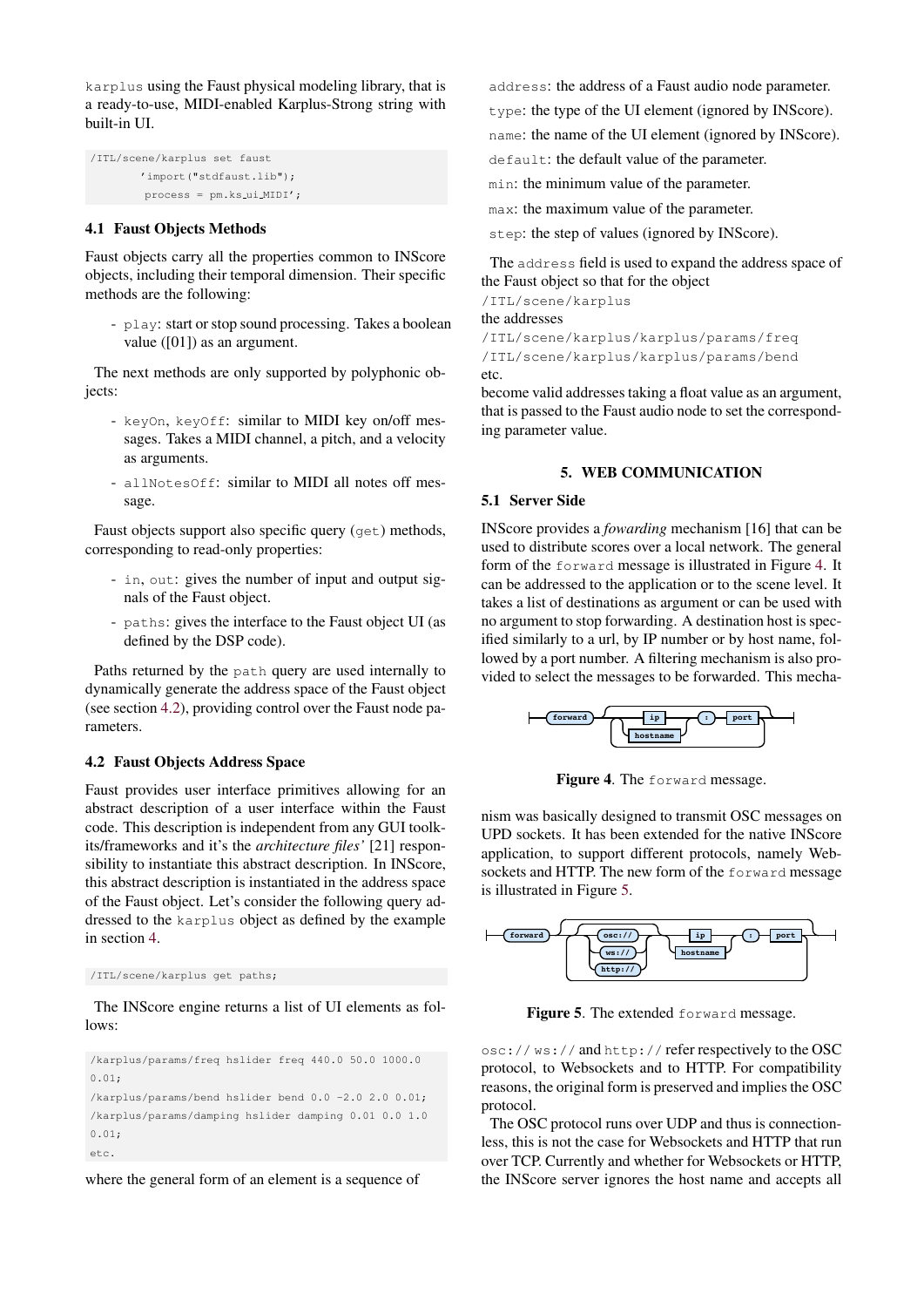incoming connections. This approach may be revised in the future to select authorized hosts.

# 5.2 Client Side

The OSC protocol is transparent on the client side: INScore has been natively designed to communicate via OSC. For Websockets and HTTP, an explicit connection must be initiated by the client and to this end, we have introduced the connect message whose form is similar to the forward message (see Figure [6\)](#page-4-4). Used without argument, connect removes all the existing connections.

<span id="page-4-4"></span>

Figure 6. The connect message.

On client side, HTTP support is implemented over HTML Server-Sent-Events [SSE] API, a one way messaging system designed to allow a web page to get updates from a server. Websockets connections are bidirectional, but only communication from the server to the client is used for the time being.

Messages transmitted by the server are textual OSC messages that are parsed by the client upon receipt, in the same way as any input script.

## <span id="page-4-3"></span>5.3 Communication Scheme Overview

Figure [7](#page-4-5) illustrates the overall communication scheme of INScore. Its extension to new protocols allows us - starting from a native version of INScore which then acts as a server - to control in parallel musical scores distributed over a local network and/or over the Internet.

The server receives as an input messages from user actions (e.g., drag & drop of scripts, interaction with the score, etc.) or generated by design according to the time flow of the score objects. Provided they are not filtered, these messages are automatically transmitted to all connected clients, making it possible to replicate and/or control a musical score on a whole set of targets.

# 6. CONCLUSIONS

The Web deployment of the INScore engine is an ongoing project started in 2017 in parallel to the native version development. The design issues encountered in the past were solved by the evolution of languages and compilation technologies, allowing us to support various platforms from the same source code.

The web version of INScore opens new perspectives, particularly relevant in the context of the current health crisis, where the web has taken a central place. The distribution of musical works involving electronic parts has never been straightforward. Being able to publish such works on the web, to make them available without prior installation, ready to be played from home, may constitue an essential

<span id="page-4-5"></span>

Figure 7. INScore communication scheme.

tool for the dissemination of contemporary creation. Encoding of existing musical works in INScore and Faust is underway with this in perspective.

Remote control could also open up new prospects, both from an educational point of view and for the performance of the music: a composer will be able to perform his piece from home, interacting dynamically with the performance, while a set of connected listeners will be able to follow this performance, having at their disposal both the representation of the work and its sound rendering. Distributed performance was already possible on a local network, the extended communication scheme brings it to the Internet.

The presented work will be available as a library on NPM. An INScore editor is online at

<https://inscoreweb.grame.fr/>

#### 7. REFERENCES

- <span id="page-4-0"></span>[1] K. Renz and H. Hoos, "A Web-based Approach to Music Notation Using GUIDO," in *Proceedings of the International Computer Music Conference*. ICMA, 1998, pp. 455–458.
- <span id="page-4-1"></span>[2] H. Hoos, K. Hamel, K. Renz, and J. Kilian, "The GUIDO Music Notation Format - a Novel Approach for Adequately Representing Score-level Music." in *Proceedings of the International Computer Music Conference*. ICMA, 1998, pp. 451–454.
- <span id="page-4-2"></span>[3] G. Hajdu, "Quintet.net: An environment for composing and performing music on the internet," *Leonardo*,